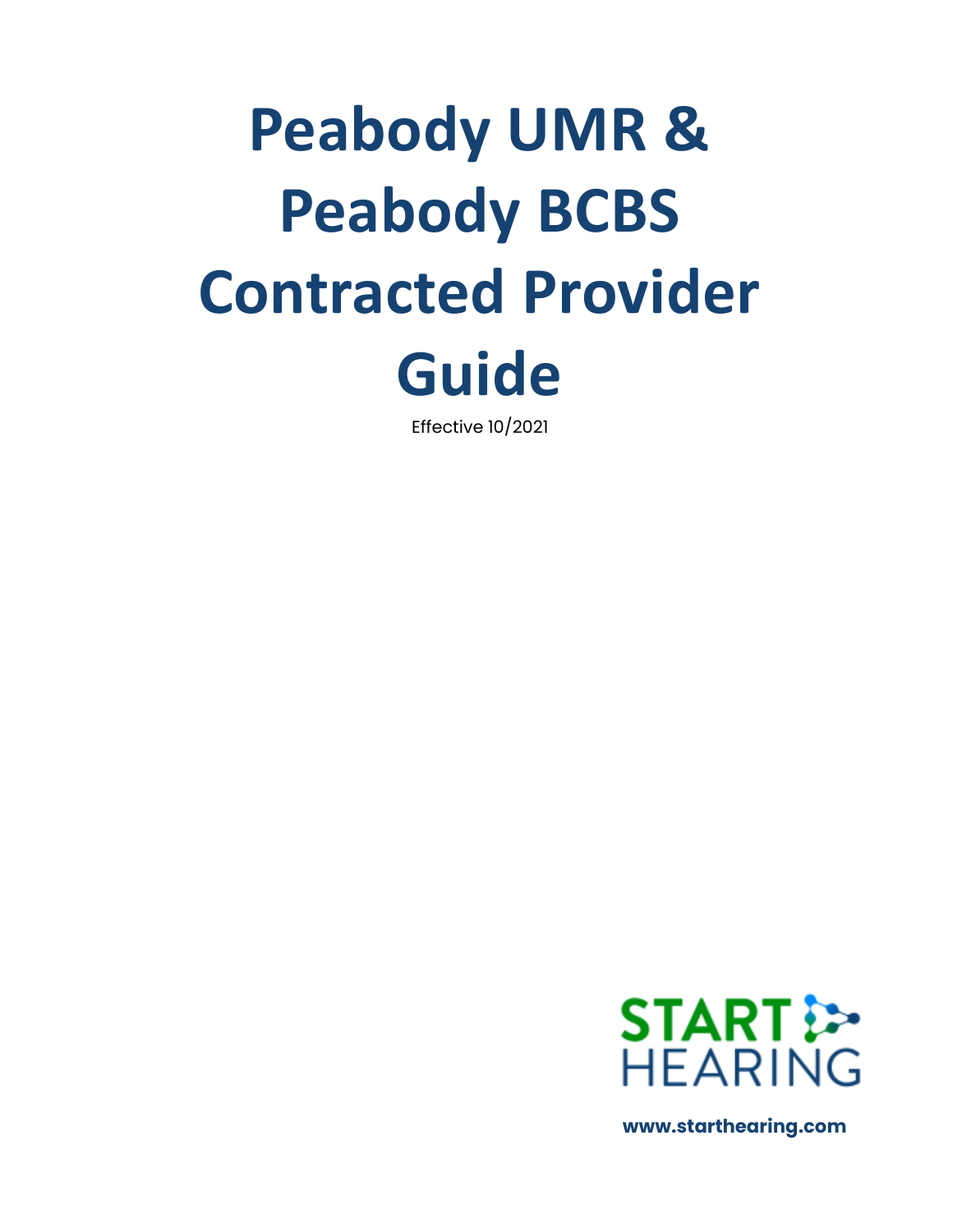

### **Table of Contents**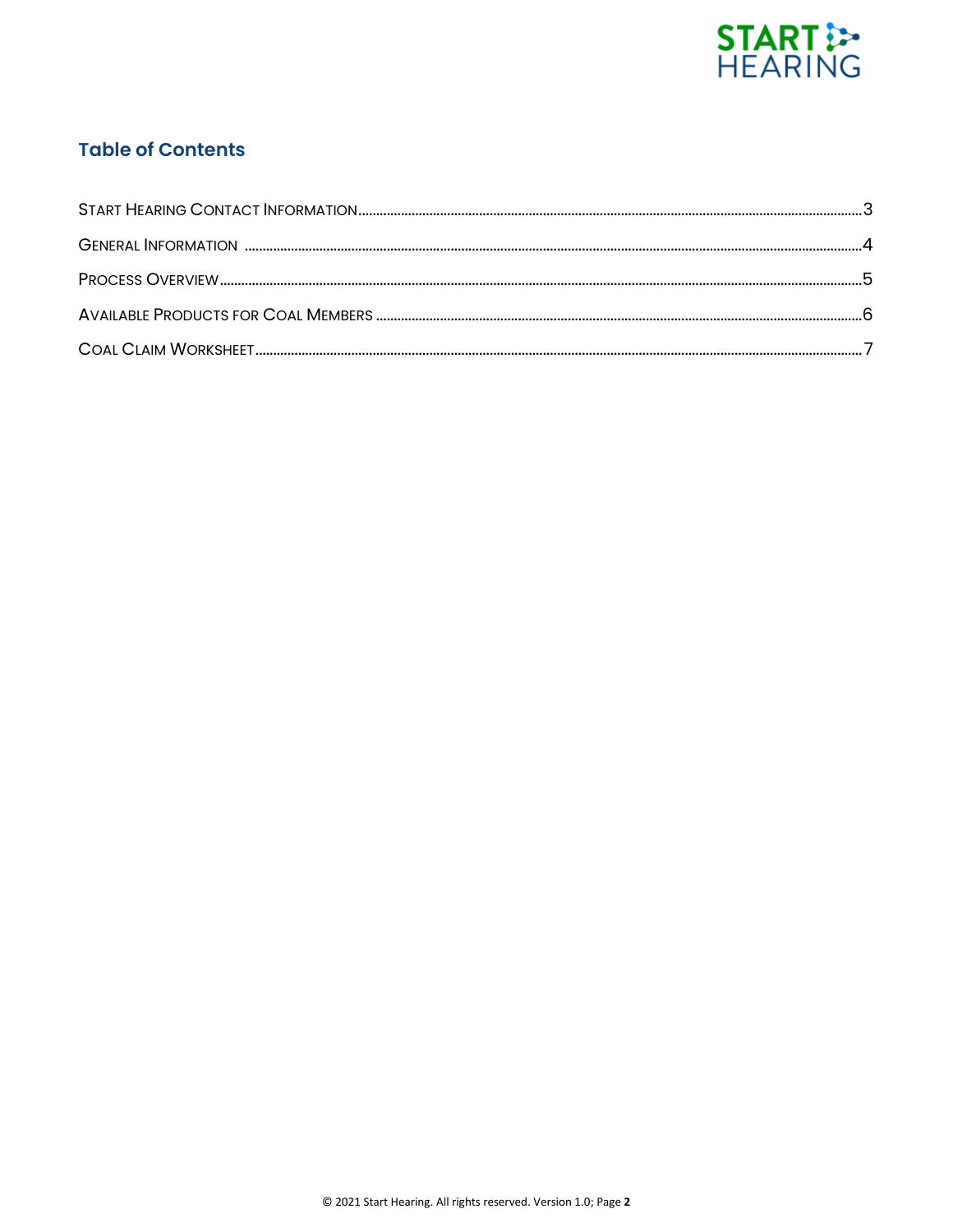

### **Start Hearing Contact Information**

Starkey – ATTN: Start Hearing 6700 Washington Ave S Eden Prairie, MN 55344-3405

### **WHEN SENDING CUSTOM ORDERS, PLEASE DO NOT EMAIL PAPERWORK UNLESS SCANS ON FILE ARE BEING USED. PLEASE SEND ALL REQUIRED PAPERWORK WITH THE IMPRESSIONS TO AVOID POSSIBLE ORDER ERROR AND DELAY.**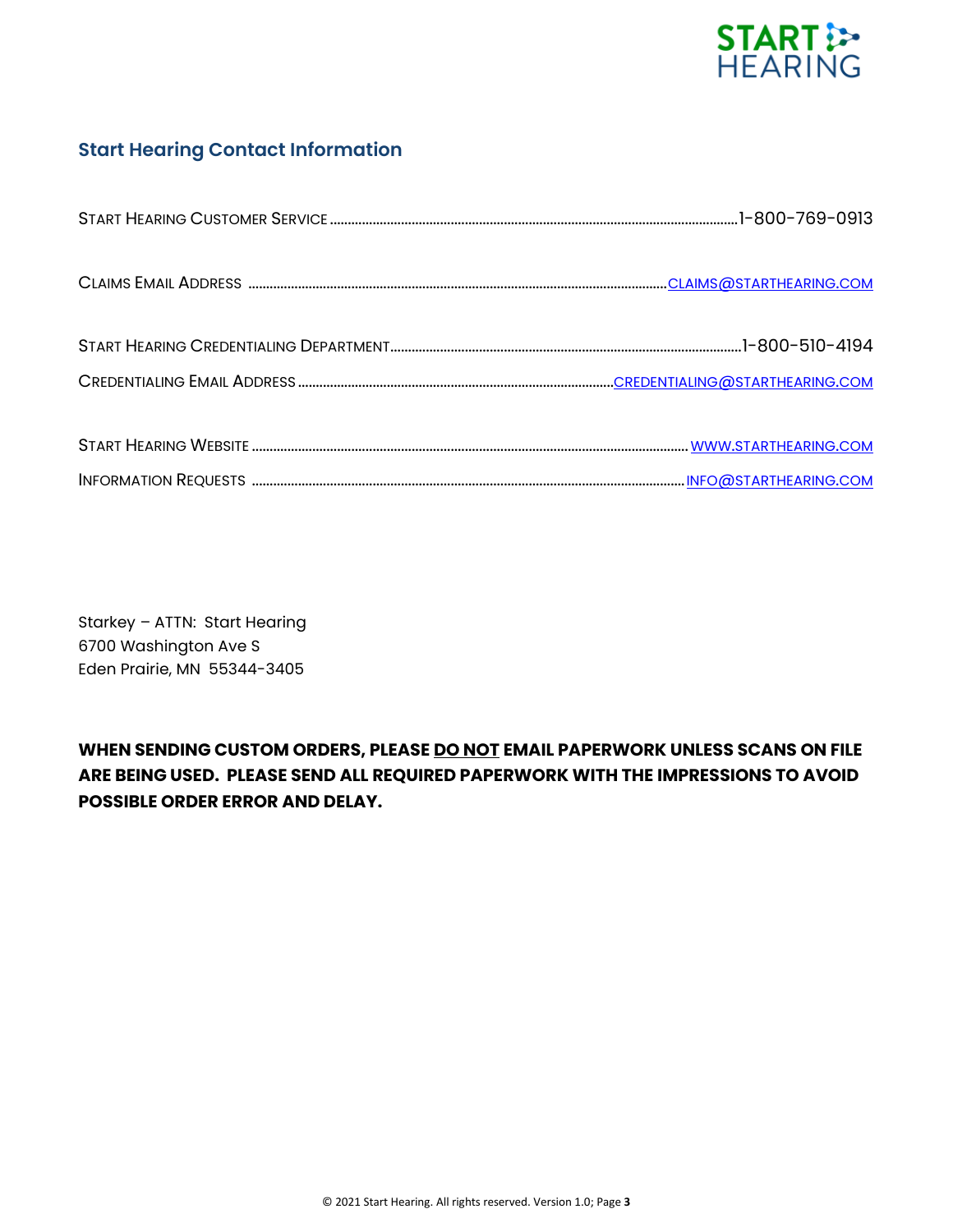

### **General Information**

### • **Eligibility**

- o Peabody Coal UMR eligible every 2 years.
- o Peabody Coal BCBS eligible every 3 years.

### • **Member Portion**

- o Usually patient portion is \$0.
- $\circ$  If there is a quote of an out of pocket, the provider will be notified before the hearing aid order is placed.

### • **Loss & Damage**

- o May be used once per hearing aid during the warranty.
- o The L&D order is processed on the provider's commercial account.
- o Provider may charge the member their usual and customary fees.

#### • **Batteries**

o Batteries are not covered by insurance.

### • **Earmolds & Receivers**

- o Earmolds and receivers ordered with a new hearing aid are processed on the Start Hearing account.
- o No charge to provider or member.

#### • **Replacement earmolds & receivers**

- o Replacement earmolds & receivers are ordered on the Start Hearing account.
- o No charge or reimbursement to provider.
- o Order form and claim worksheet should be sent to Start Hearing.
- $\circ$  If replacement products are ordered on the commercial account, a credit / rebill will be processed.

#### • **Exchanges**

o Must be processed within the 60-day trial period.

#### • **Returns**

- o Must be processed within the 60-day trial period.
- $\circ$  Provider fees are not returned if the patient was fit and has worn the hearing aids.

### • **Warranty Extension**

- o A warranty may be extended before the current warranty expires.
- o Processed on the provider's commercial account.
- o Member is responsible for any fees.

### • **Provider Information**

o Any credentialed provider from the fitting office may test and fit the patient.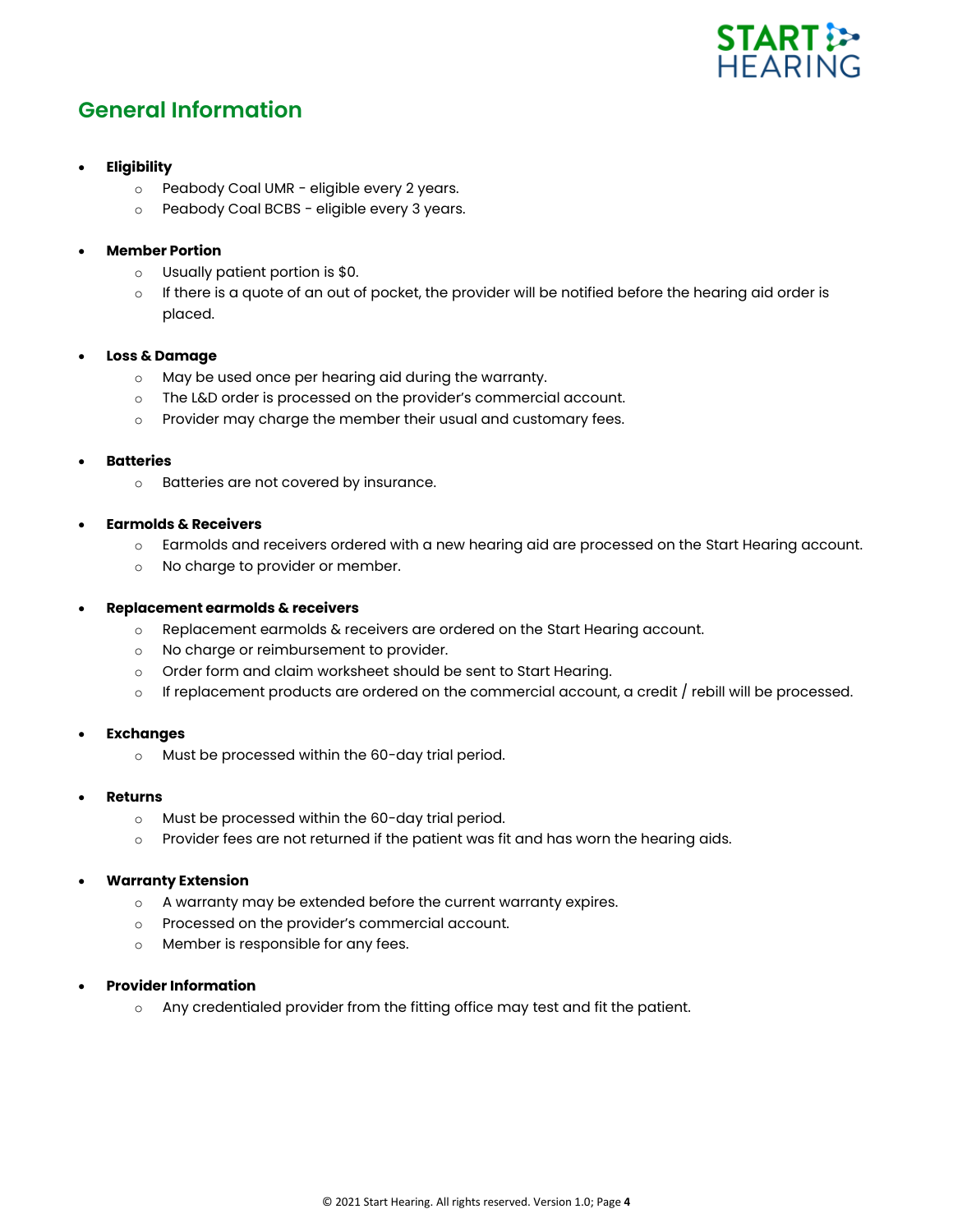

# **Peabody Coal UMR & BCBS**

### **Process Overview**

- 1. Patient may be referred to a Start Hearing network provider by the Start Hearing contact center.
- 2. Credentialed audiologist or HIS from the dispensing office will perform a hearing test.
- 3. Office will send all required paperwork to Start Hearing:
	- **Coal Contract Claim Worksheet –** See page 7.
	- **Audiogram:**
		- Must be physically signed by the provider and dated within 6 months of submission.
		- Audiograms from outside the fitting office are not allowed.
	- **Medical Clearance:**
		- Must be physically signed by a family physician, ENT, physician's assistant, or nurse practitioner.
		- Must be dated within 6 months of submission.
	- **Completed Order Form:**
		- Standard products: All paperwork can be emailed to [claims@starthearing.com](mailto:claims@starthearing.com)
		- Custom orders: include all paperwork with the impressions.
- 4. Start Hearing will obtain authorization from Peabody Coal and process order upon approval.
- 5. Provider will send Confirmation of Delivery form to Start Hearing via email: [claims@starthearing.com](mailto:claims@starthearing.com)

| Program                                    | Low<br>(1200) | <b>Select</b><br>(1600) | <b>Advanced</b><br>(2000) | Premium<br>(2400) |
|--------------------------------------------|---------------|-------------------------|---------------------------|-------------------|
| <b>Peabody Coal</b><br>Out of Pocket Fees* | Usually \$0   | Usually \$0             | Usually \$0               | Usually \$0       |
| Warranty                                   | 2 Year        | 2 Year                  | 2 Year                    | 3 Year            |

\*If an out of pocket amount is determined by insurance, the provider will be notified before the order is placed.

### **Billable Services**

- **Repair – In or out of warranty**
	- o Must include Manufacturer Invoice and Coal Claim Worksheet.
	- o Office created invoices are NOT allowed.
	- o Billable once every 12 months.
	- $\circ$  In office repair is treated as a clean and check and will follow that procedure.

### • **Hearing Aid Check (V5011)**

- o Cannot be billed within 2 years of the fitting date.
- o After 2 years from fitting, service is billable once every 6 months.
- o Early billing will be denied and cannot be charged to the member.

### • **Programming (V5013)**

- o Cannot be billed within 2 years of the fitting date.
- o After 2 years from fitting, service is billable once every 6 months.
- o Early billing will be denied and cannot be charged to the member.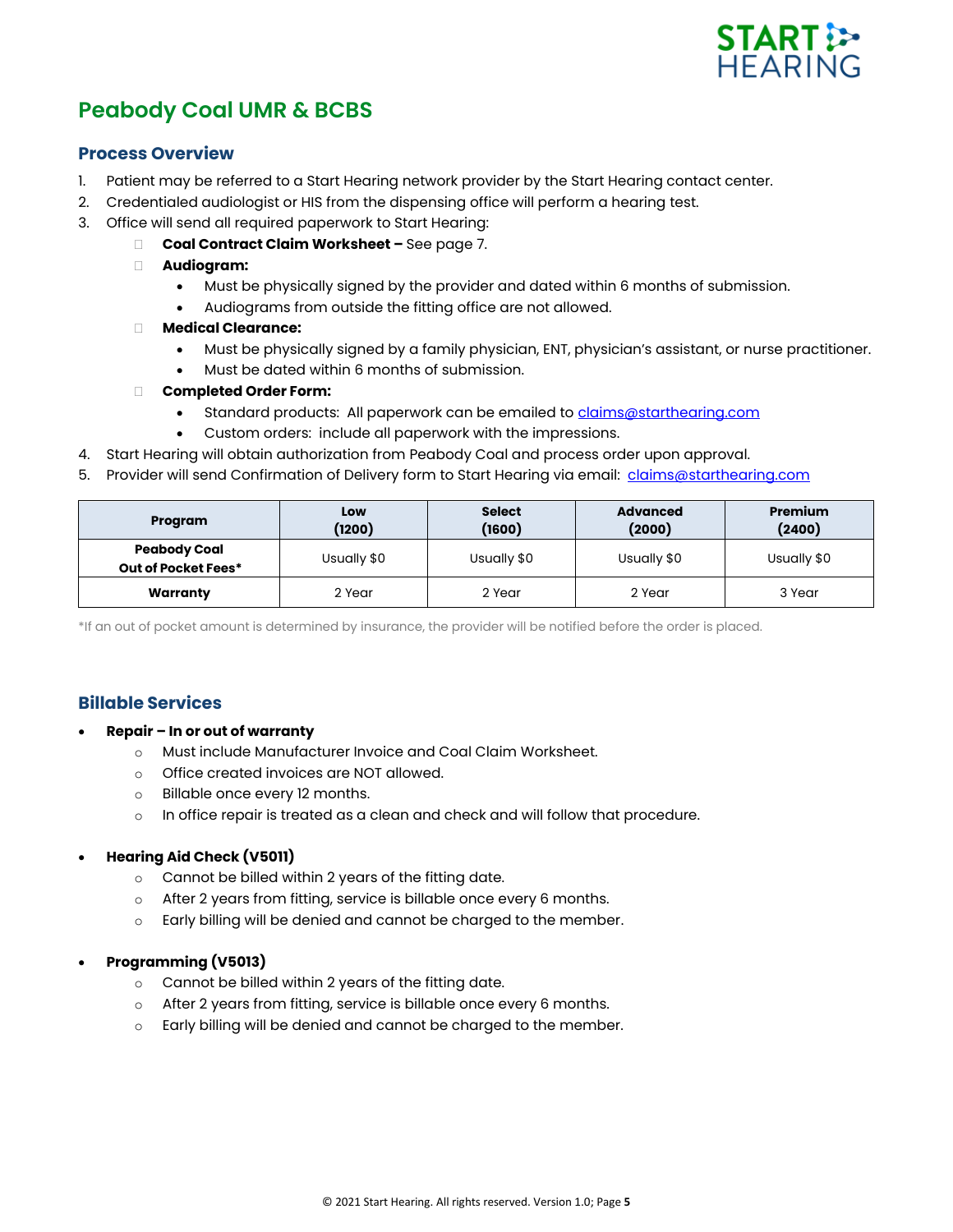

### **Available Products**

|                     | <b>Starkey</b>                                                                                                                                                                                                   |                                                                                                                                                                                                                            | <b>AUDIBEL</b>                                                                                                                                                          |                                                                                                                                                                                                            |
|---------------------|------------------------------------------------------------------------------------------------------------------------------------------------------------------------------------------------------------------|----------------------------------------------------------------------------------------------------------------------------------------------------------------------------------------------------------------------------|-------------------------------------------------------------------------------------------------------------------------------------------------------------------------|------------------------------------------------------------------------------------------------------------------------------------------------------------------------------------------------------------|
| $-2400$<br>Premium  | Evolv AI 2400 ITE Rechargeable<br>Evolv AI 2400 HS Rechargeable<br>Evolv Al 2400 ITC Rechargeable<br>Evolv AI 2400 RIC Rechargeable*<br>Evolv AI 2400 BTE Rechargeable<br>Picasso i2400 ITC<br>Picasso i2400 ITE | Evolv AI 2400 CIC<br>Evoly AI 2400 NW CIC 312<br>Evolv AI 2400 NW CIC 10<br><b>Evolv AI 2400 NW IIC 10</b><br>Evolv AI 2400 BTE 13*<br>Evoly AI 2400 BTE 13 Power Plus<br>Evoly AI 2400 mRIC 312<br>Evolv AI 2400 RIC 312* | Arc AI 2400 ITE Rechargeable<br>Arc Al 2400 ITC Rechargeable<br>Arc Al 2400 RIC Rechargeable*<br>Arc Al 2400 BTE Rechargeable<br>Davinci i2400 ITC<br>Davinci i2400 ITE | <b>Arc AI 2400 CIC</b><br>Arc AI 2400 NW CIC 312<br>Arc AI 2400 NW CIC 10<br>Arc AI 2400 NW IIC 10<br>Arc Al 2400 BTE 13*<br>Arc AI 2400 BTE 13 Power Plus<br>Arc Al 2400 mRIC 312<br>Arc AI 2400 RIC 312* |
| $-2000$<br>Advanced | Evolv AI 2000 ITE Rechargeable<br>Evolv AI 2000 HS Rechargeable<br>Evolv AI 2000 ITC Rechargeable<br>Evolv AI 2000 RIC Rechargeable*<br>Evolv AI 2000 BTE Rechargeable<br>Picasso i2000 ITC<br>Picasso i2000 ITE | Evolv AI 2000 CIC<br><b>Evolv AI 2000 NW CIC 312</b><br><b>Evolv AI 2000 NW CIC 10</b><br>Evolv AI 2000 BTE 13*<br>Evoly AI 2000 BTE 13 Power Plus<br>Evoly AI 2000 mRIC 312<br>Evolv AI 2000 RIC 312*                     | Arc AI 2000 ITE Rechargeable<br>Arc Al 2000 ITC Rechargeable<br>Arc Al 2000 RIC Rechargeable*<br>Arc AI 2.00 BTE Rechargeable<br>Davinci i2000 ITC<br>Davinci i2000 ITE | <b>Arc AI 2000 CIC</b><br>Arc AI 2000 NW CIC 312<br>Arc AI 2000 NW CIC 10<br>Arc AI 2000 BTE 13*<br>Arc AI 2000 BTE 13 Power Plus<br>Arc AI 2000 mRIC 312<br>Arc AI 2000 RIC 312*                          |
| $-1600$<br>Select   | Evolv AI 1600 ITE Rechargeable<br>Evolv AI 1600 HS Rechargeable<br>Evolv AI 1600 ITC Rechargeable<br>Evolv AI 1600 RIC Rechargeable*<br>Evolv AI 1600 BTE Rechargeable<br>Picasso i1600 ITC<br>Picasso i1600 ITE | Evolv AI 1600 CIC<br><b>Evolv AI 1600 NW CIC 312</b><br><b>Evolv AI 1600 NW CIC 10</b><br>Evolv AI 1600 BTE 13*<br>Evolv AI 1600 BTE 13 Power Plus<br>Evoly AI 1600 mRIC 312<br>Evolv AI 1600 RIC 312*                     | Arc AI 1600 ITE Rechargeable<br>Arc AI 1600 ITC Rechargeable<br>Arc Al 1600 RIC Rechargeable*<br>Arc Al 1600 BTE Rechargeable<br>Davinci i1600 ITC<br>Davinci i1600 ITE | <b>Arc AI 1600 CIC</b><br>Arc AI 1600 NW CIC 312<br>Arc AI 1600 NW CIC 10<br>Arc AI 1600 BTE 13*<br>Arc AI 1600 BTE 13 Power Plus<br>Arc AI 1600 mRIC 312<br>Arc AI 1600 RIC 312*                          |
| 1200<br><b>Nor</b>  | Evolv AI 1200 ITE Rechargeable<br>Evolv AI 1200 HS Rechargeable<br>Evolv AI 1200 ITC Rechargeable<br>Evolv AI 1200 RIC Rechargeable*<br>Evolv AI 1200 BTE Rechargeable<br>Picasso il200 ITC<br>Picasso il200 ITE | Evoly AI 1200 CIC<br><b>Evolv AI 1200 NW CIC 312</b><br><b>Evolv AI 1200 NW CIC 10</b><br>Evolv AI 1200 BTE 13*<br>Evoly AI 1200 BTE 13 Power Plus<br>Evolv AI 1200 mRIC 312<br>Evolv AI 1200 RIC 312*                     | Arc AI 1200 ITE Rechargeable<br>Arc AI 1200 ITC Rechargeable<br>Arc Al 1200 RIC Rechargeable*<br>Arc AI 1200 BTE Rechargeable<br>Davinci il200 ITC<br>Davinci il200 ITE | Arc AI 1200 CIC<br>Arc AI 1200 NW CIC 312<br>Arc AI 1200 NW CIC 10<br>Arc AI 1200 BTE 13*<br>Arc AI 1200 BTE 13 Power Plus<br>Arc Al 1200 mRIC 312<br>Arc AI 1200 RIC 312*                                 |

### **\*Available in Cros / Bi-Cros Note: Half Shell is not available for Audibel**

**Accessories are not covered under this contract.**